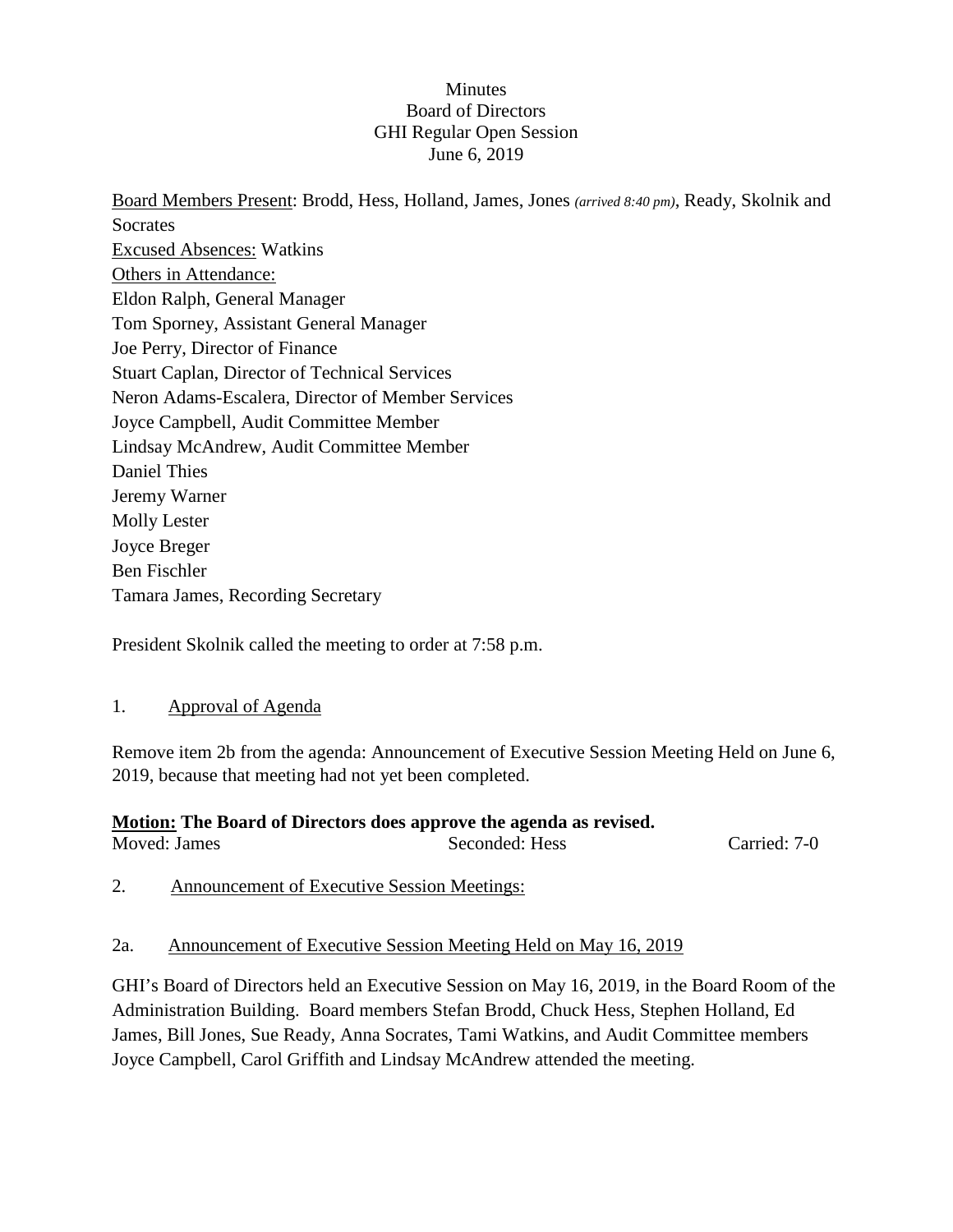The following motion to call this meeting was made during a prior open meeting on the same date and approved by Board members Stefan Brodd, Chuck Hess, Stephen Holland, Ed James, Bill Jones, Sue Ready, Anna Socrates, and Tami Watkins:

**Motion: I move that the Board of Directors adjourn this open meeting for the purpose of conducting a closed meeting to discuss the following matters:**

- **a. Approve minutes of the Executive Session meeting held on April 18, 2019**
- **b. Consider the terms and conditions of the following contracts in the negotiation stage:**
	- **2019 Contract for Parking Lot Repairs - second reading**
	- **Contract for Leasing a Copier Machine – first reading**
	- **Contract for 2019 Underground Utility Repairs and Drainage Improvements – first reading**
	- **Contract for Repair/Replacement of the Chimney on the Administration Building – first reading**
- **c. Request by a potential member for an exception to GHI's Membership Selection Criteria Policy.**
- **d. Member financial matters.**
- **e. A rental permit granted to a member by the Manager.**

During the meeting, the Board authorized the Manager for second and final reading to enter into a contract with Image Asphalt, Inc. for 2019 parking lot repair work at 32 sites, at its bid of \$65,053, plus 10% for contingencies, for a total not to exceed \$71,558. The contractor's bid price of \$65, 053 includes \$40,163 for seal coating, striping and minor repairs (funded by the operations budget) and \$24,890 for major repairs (funded by the replacement reserves budget). The budgeted amount for parking lot repairs in the operations budget is \$35,000. No replacement reserve funds were budgeted for major repairs of parking lots in 2019.

The meeting commenced at 9.22 pm, and adjourned at 10.20 pm.

*Authority for the above closed meetings was derived from Subtitle 6b of the Maryland Cooperative Housing Corporation Act, § 5-6B-19 "Meetings of cooperative housing corporation open to members of corporation or their agents." Paragraph (e) (1)*

3. Visitors and Members (Comment Period)

Molly Lester mentioned under advertisement for executive session that occurred this evening their discussion about Proposed Retainer Agreement with the attorney who represents GHI in negotiation with WSSC. She would like to request the authority under the Maryland State law by which that item was discussed or is to be discussed in executive session.

Lester also mentioned that the Special Open session minutes for May 2, she had objected as an Audit Committee member to closing the meeting to discuss the matter pertaining to a business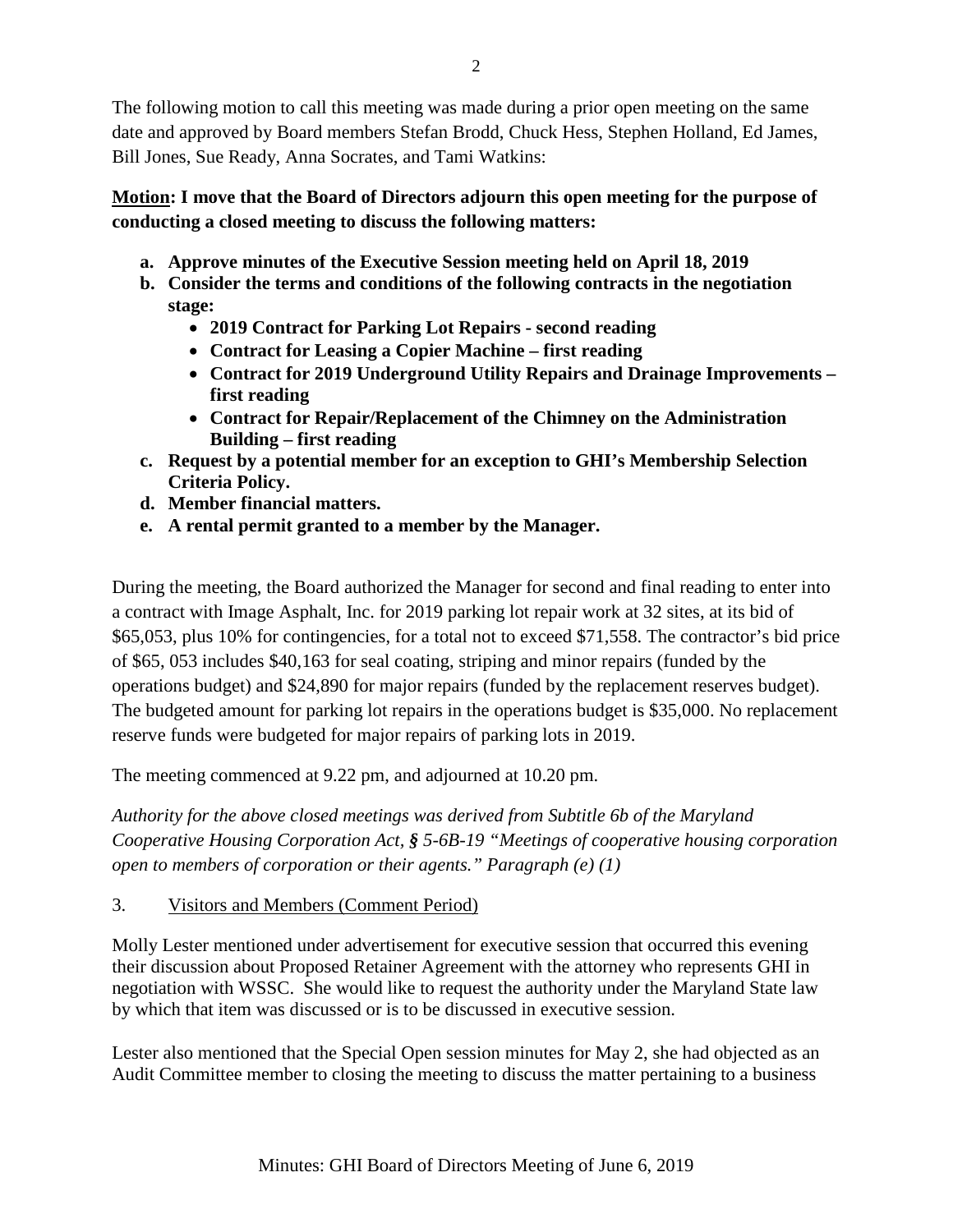transaction in negotiation stage and the minutes do not reflect the Point of Order or the ruling by the Chair, and asked that it be reflected in the minutes.

# 4. Approval of Membership Applications

**Motion: I move that the Board of Directors approve the following persons into the cooperative and membership be afforded them at the time of settlement:**

- **Lauren J. Karaffa, Alec W. Armstrong, Grant S. Grayson, Leslie S. Grayson, Joint Tenants;**
- **Ezra H. Wilson, Zachary F. Perkins, Joint Tenants;**
- **Kenneth L. Littlefield, Sole Owner;**
- **Anne M. Oudemans, Sole Owner;**
- **Laurel G. Miller-Sims, Sole Owner;**
- **Claire E. Benack, David B. Benack, Tenants by the Entirety;**
- **Andrew J. Blithe, Annalise M. Brill, Tenants by the Entirety.**

Moved: James Seconded: Hess Carried: 7-0

# 5. Committee and Homes Improvement Program Reports

**Home Improvement Program** – Sporney reported that:

- Windows 32% completed
- Attics 24% completed
- Doors 8% completed
- HVAC 19% completed
- Siding 3% completed
- Asbestos frame crawlspaces 89% (make safe) 42% (vapor barrel/installation removal) 39% (pipes removal) 25% (air clear)
- Frame crawlspace electrical 59% completed

**Addition Maintenance Program Task Force:** Hess reported that task force has preliminarily reached their final report but is still working on a few details.

- 6. For Action or Discussion
- 6a. Approve Minutes of Special Open Session Meeting Held on April 25, 2019

# **Motion: I move that the Board of Directors approve the minutes of the Special Open Session Meeting that was held on April 25, 2019 as presented.**

| Moved: James            | Seconded: Brodd | Carried: 6-0-1 |
|-------------------------|-----------------|----------------|
| <b>Abstained: Ready</b> |                 |                |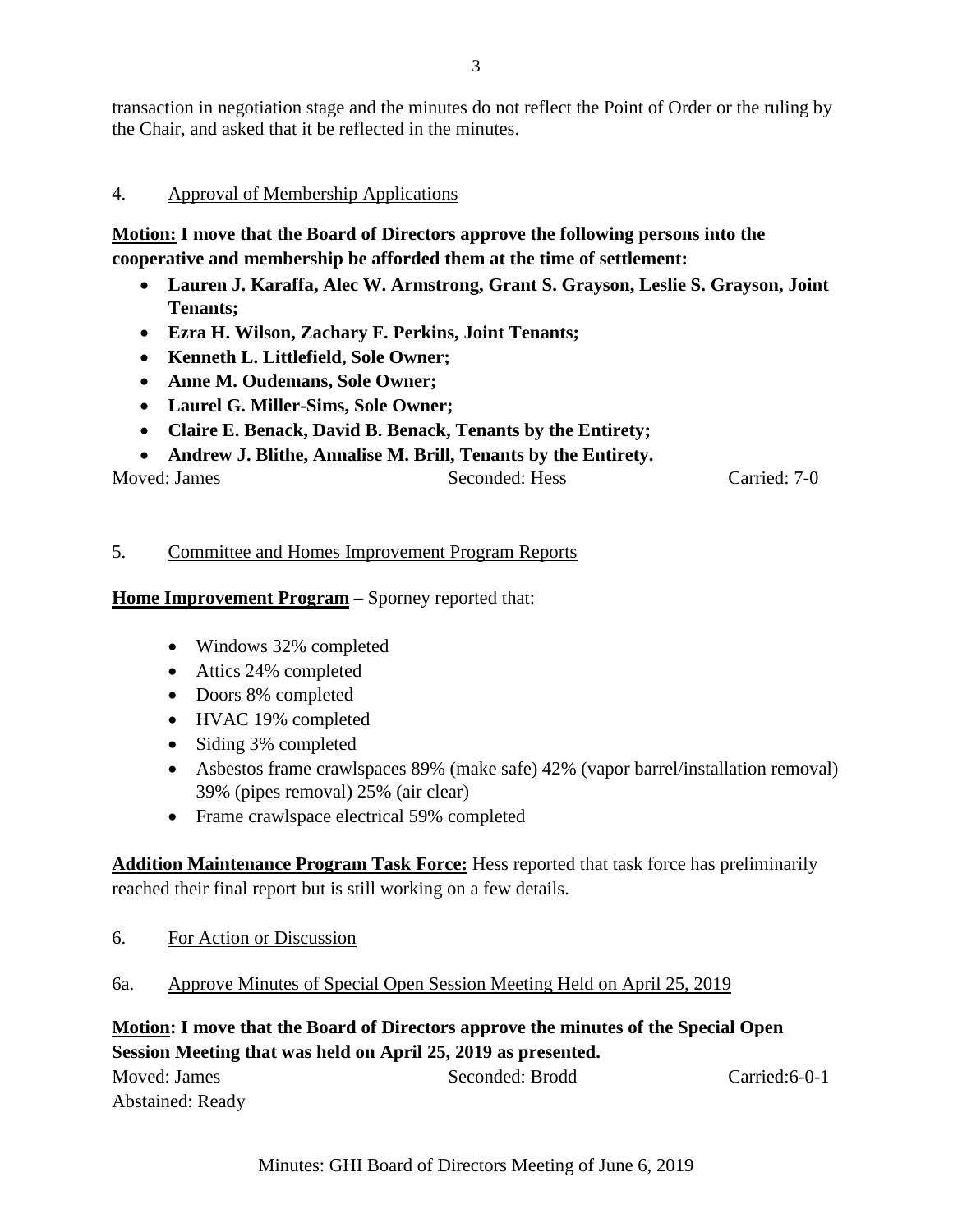# 6b. Approve Minutes of Special Open Session Meeting Held on May 2, 2019

*Deferred action pending email request from Molly Lester.*

### 6c. Approve Minutes of Regular Open Session Meeting Held on May 2, 2019

# **Motion: I move that the Board of Directors approve the minutes of the Regular Open Session Meeting that was held on May 2, 2019 as presented.**

Moved: James Seconded: Brodd Carried: 4-0-3 Abstained: Hess, Ready, Socrates

### 6d. Legislative and Government Affairs Committee Report for 2018

Aaron Marcavitch reported on the Legislative and Government Affairs Committee activities during 2018 and answered questions from the Board.

# **Motion: I move that the Board of Directors accept the report from the Legislative and Government Affairs Committee, regarding its activities during 2018.**

Moved: Hess Seconded: Brodd Carried: 7-0

# 6e. Request for an Exception to GHI Rules to Install a Bicycle Shed in the End-yard at 50-F Ridge Road

On March 29, 2019, staff received a permit request (refer to Attachment #7.) from Mr. Jeremy Warner, the member at 50–F Ridge RoadRd., who desires to install a bike shed along the end side of the unit. This request requires an exception to the following GHI Rule:

§IX.B.3 Storage Shelters - Sheds. "A unit must have at most one shed".

During the ARC meeting on May 8, 2019, the following points were discussed:

- The member has a garden side shed, a deck and a service side trash enclosure.
- The member, who bikes daily, is requesting an end side shed specifically for bicycle storage. The proposed shed size is 36" w x 84" l x 48" tall.
- The proposed shed will be very visible.
- Member agreed that the roof will be the same roof shingle type that is proposed for replacement on framed units i.e. CertainTeed Landmark AR Pro Shingle; Color-Pewterwood
- The initial request was for a wood slat treatment on the sides of the shed, but the member agreed to use vinyl siding that matches the main unit.
- The member does not think the shed would fit in the front, even if combined with the trash enclosure.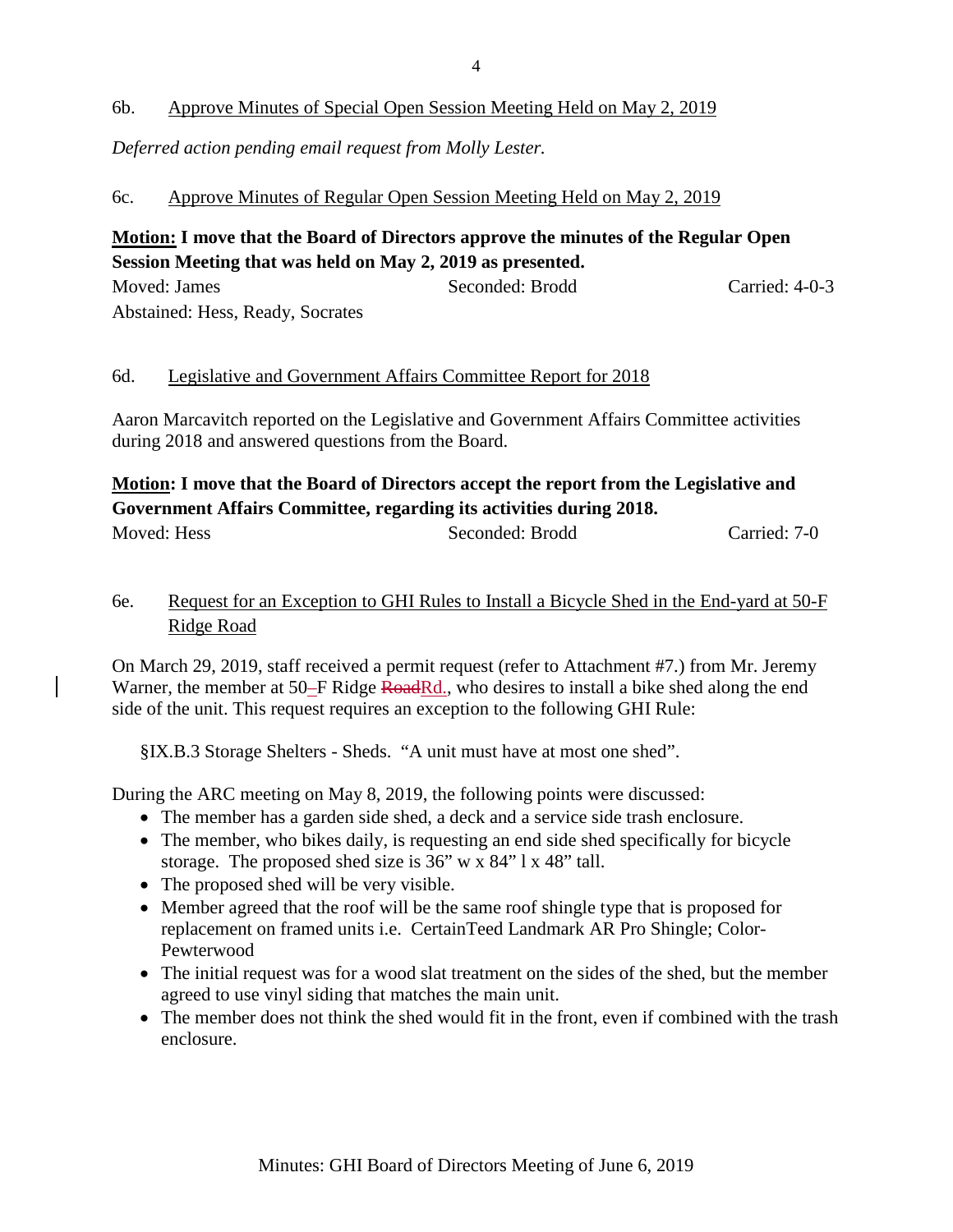The ARC recommended by a vote of 6-0-0 that the Board of Directors approve an exception to allow a second shed for bicycle storage in the end yard of 50-F Ridge Rd., with siding and roofing to match the main unit.

**Motion: I move that the Board of Directors approve an exception to the provisions stipulated in rule §IX.B.3 Storage Shelters - Sheds of the GHI Member Handbook, thereby allowing the member of 50-F Ridge Road. to install a bicycle shed in the end yard, with the same type of roof shingles that are currently being installed on frame units and siding that matches the type installed on the main unit.**

Moved: Hess Seconded: Brodd Carried: 7-0

# 6f. Request to Install a Rain Barrel in the Gardenside Yard at 58-L Crescent Road.

On March 30, 2019, staff received a permit request (refer to Attachment #8.) from the Ms. Joyce Breger, the member at 58-L Crescent RoadRd., who desires to install a garden side rain barrel. The proposed rain barrel does not satisfy the requirements of the following GHI Rule:

§ XXIII.B.3 Rain Barrels. GHI Approved Barrels.

| capacity        | footprint<br>(approx.) | height (approx.) | color | manufacturer           |
|-----------------|------------------------|------------------|-------|------------------------|
| 120-132<br>gal. | 27" wide               | < 51"            | any   | <b>River Safe</b>      |
| 60-75 gal.      | 24" wide               | $<$ 46"          | black | Rain Box or equivalent |

Rain barrels other than a GHI-approved barrel must meet or exceed minimum performance criteria and will be reviewed by GHI on a case-by-case basis.

During the ARC meeting on May 8, 2019, the following points were discussed:

- The member desires to install an unapproved rain barrel tied to the gutter for her garden side addition.
- The barrel's unique rectangular shape will fit neatly between her addition and the fence.
- The member in the adjoining unit at 58-M Ridge Rd., is happy with this proposed rain barrel, especially since the downspout from the addition at 58-L Ridge Rd. currently drains water into the yard at 58-M Ridge Rd.
- The selected rain barrel is offered through a Prince George's County program.
- The rain barrel is black, which the ARC feels is very visible. The member offered to paint the rain barrel with vinyl-safe paint that matches the vinyl siding on her addition.
- Evergreen planting in the neighbor's yard was ere also discussed as a screening option.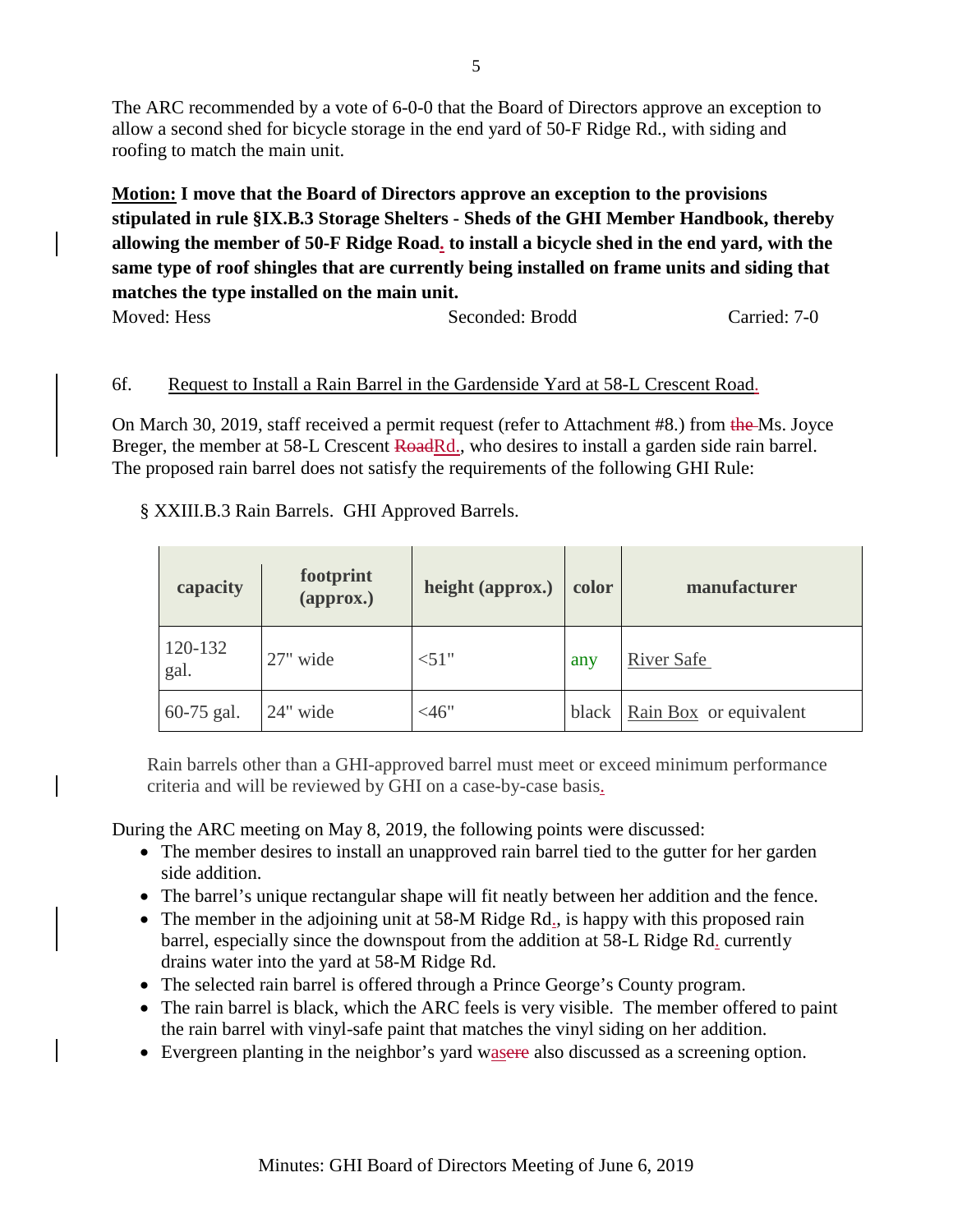The ARC recommended by a vote of 6-0, that the Board of Directors allow the installation of the proposed "Stormworks Hydra Rain Barrel" adjacent to the garden side addition at 58-L Crescent RoadRd. Additionally, the ARC recommended that the black rain barrel be painted with a vinyl safe paint to blend with the vinyl siding on the addition.

**Motion: I move that the Board of Directors allow the member of 58-L Crescent Road. to install a Stormworks Hydra rain barrel adjacent to the gardenside addition on the premises. The rain barrel shall be painted with a vinyl-safe paint to match the vinyl siding on the addition.**

Moved: Hess Seconded: Brodd Carried: 7-0

### 6g. Review 2019 First-Quarter Financial Statements

Perry reviewed the GHI 2019 first--quarter financial statements and answered questions from the Board.

*Director Jones arrived during the above discussion.*

### 6h. Agenda Items for Stakeholder's Meeting with the Greenbelt City Council

For the past several years, GHI has held an annual meeting with Greenbelt's City Council. This year's meeting will be held on July 22, 2019July 22, 2019 at 8:00 pm. Attachment #10. is the agenda for the last meeting on July 16, 2018.

# *By Consensus: The Board reviewed what topics they would like to discuss with the City Council on July 22, 2019July 22, 2019.*

# 6i. Contract for Repair/ Removal of the Chimney on the Administration Building – second reading

During the past few months, the ceiling in the closet of the HIP office, adjacent to the computer equipment room, in the administration building, directly under the chimney has been soaked, every time there has been a prolonged rain event.— Concurrent with the leaking, staff has noticed an increase in brick fragments on the roof, which are the result of spalling bricks from the chimney.

Staff solicited bids from 9 independent masonry and chimney contractors. Three (3) contractors attended the pre-bid meeting and conducted close-up visual surveys of the chimney's mortar joints and bricks. All three surveys concluded the following:

- Chimney- East side- 2/3 of the mortar joints need to be tuck-pointed and up to 130 bricks replaced
- Chimney- West side- 1/2 of the mortar joints need to be tuck-pointed; and up to 90 bricks replaced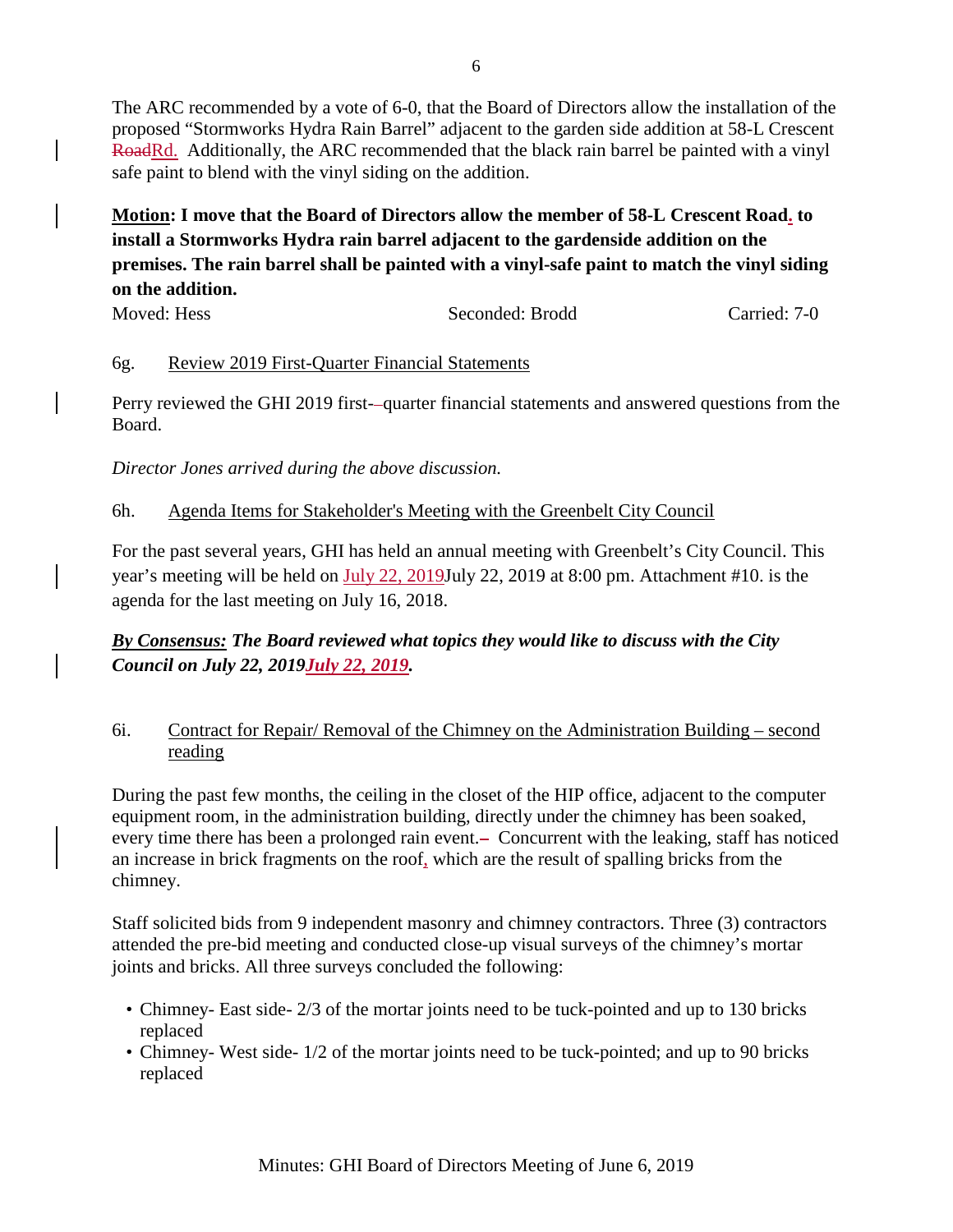- Chimney- South side- 3/4 of mortar joints need to be tuck-pointed; and up to 80 bricks replaced
- Chimney- North side- 1/2 of mortar joints need to be tuck-pointed; and up to 50 bricks replaced

Bids were requested for the following two (2) options:

- (1) **Repair Chimney**. Replace damaged brick, repair any cracking, repoint mortar joints, as needed, and seal entire chimney with a non-gloss clear penetrating sealer with a siloxanebased formula. Close off the opening at the top of the chimney with a new galvanized metal cap covered with white aluminum, weatherproof, and caulk; or
- (2) **Remove Chimney down to the height of the closest parapet wall.** -Replace damaged brick, repair any cracks, repoint mortar joints, as needed, and seal remaining chimney with a non-gloss clear penetrating sealer with a siloxane-based formula. Close off the opening with a new galvanized metal cap covered with white aluminum, weatherproof, and caulk.

The three (3) contractors who attended the pre-bid meeting and conducted site surveys submitted bids. These three (3) contractors have worked with GHI in the past with satisfactory results. The bids are as follows:

| Company                                                                | <b>Option</b> (1)<br>(Repair Chimney) | <b>Option</b> $(2)$<br>(Demolish<br><b>Chimney</b> ) |
|------------------------------------------------------------------------|---------------------------------------|------------------------------------------------------|
| American Exteriors, Inc.                                               | \$34,200.00                           | \$31,620.00                                          |
| American Professional Chimney, Masonry &<br>Home Repair Services, Inc. |                                       | \$18,879.00                                          |
| All Pro Chimney Services, LLC                                          | \$41,000.00                           | \$30,500.00                                          |

Funds have not been budgeted for this work. The escalation of this project is based on the observation of the rapidly deteriorating exterior condition of the chimney, the frequency of water entry in the office building coinciding with weather events, the interest in reducing risk of substantial damage and also to undertake the work before solar PVES pves panels are installed on the roof later this year.

During the Executive Session Meeting on May 16, 2019, the Board authorized the Manager for first reading to sign a contract with American Professional Chimney, Masonry & Home Repair Services, Inc. for removal of the chimney as directed by staff at the contractor's bid cost of \$18,879, plus 10% for contingencies, for a total not to exceed \$20,767. Some Board members queried whether the chimney has historical significance and should be preserved. Others stated that GHI had removed chimneys from masonry homes in the past.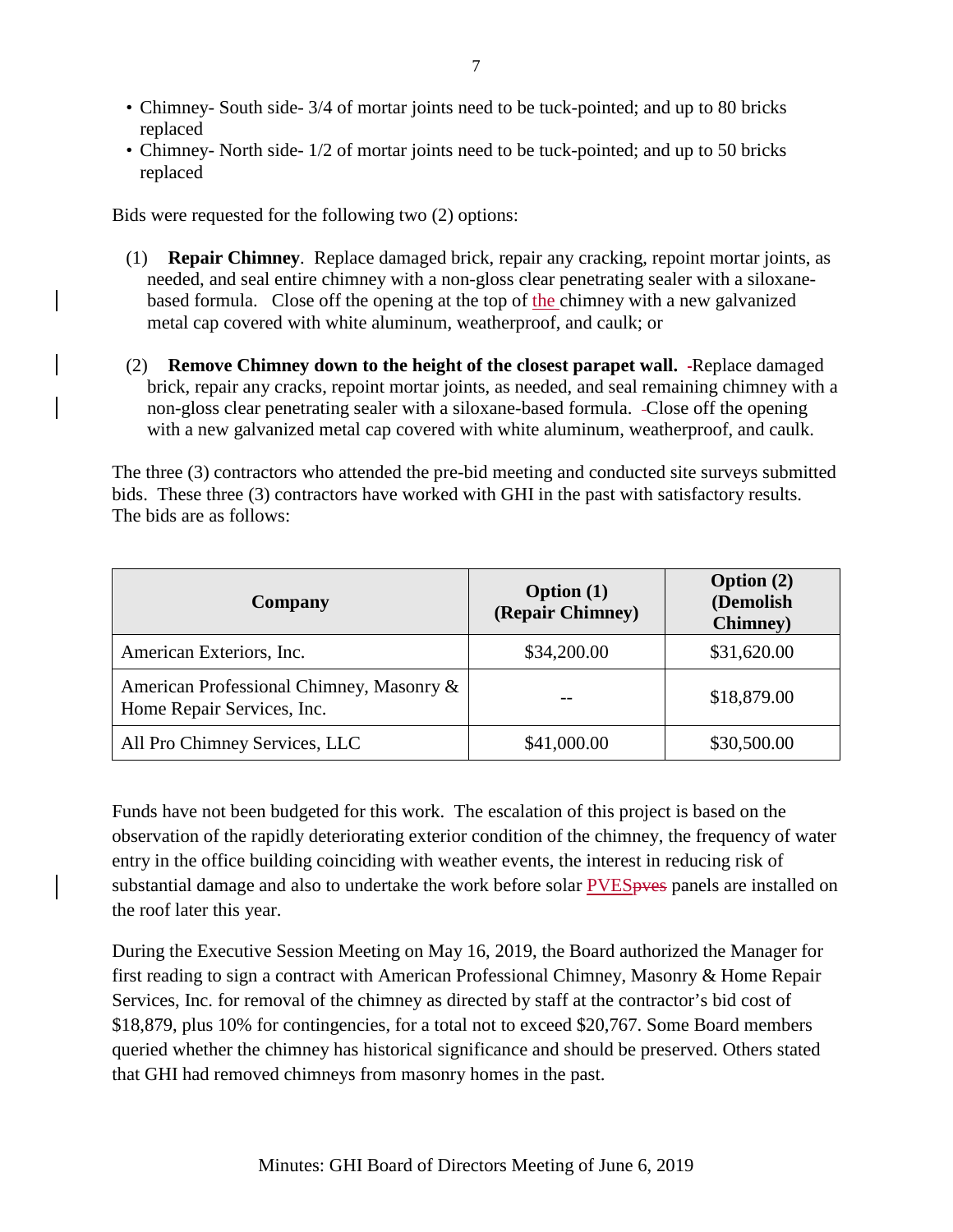**Motion: I move that the Board of Directors authorize the Manager for second and final reading to sign a contract with American Professional Chimney, Masonry & Home Repair Services, Inc. for removal of the chimney on the Administration Building as directed by staff at the contractor's bid cost of \$18,879, plus 10% for contingencies, for a total not to exceed \$20,767.**

| Moved: Hess | Seconded: James | Carried: 8-0 |
|-------------|-----------------|--------------|
|-------------|-----------------|--------------|

# 6j. Request for Woodlands Committee to Review Pepco's Plan to Remove 37 Trees

On May 28, 2019, a representative from the Davey Tree Expert Company informed staff that the company had been contracted by Pepco to trim trees and remove 37 trees within the GHI community that are in contact with overhead electrical power lines. Attachment #11. shows the locations that will be affected. Davey Tree Company also provided staff with 14 maps showing the precise locations of trees that are earmarked for removal; some of which may be in City of Greenbelt rights-of-way. Staff has requested Davey Tree Company to provide maps showing all trees to be pruned.

Staff suggests that the Board request the Woodlands Committee to review Pepco's tree management in order to inform the Board about adjustments that may be necessary. The review would include visiting sites to inspect trees that are earmarked for pruning/removal.

**Motion: I move that the Board of Directors direct the Woodlands Committee to review the tree management plan for GHI, proposed by Pepco/Davey Tree Expert Company, for the purpose of recommending whether adjustments should be made to the plan.**  Moved: James Seconded: Brodd Carried: 8-0

### 7. Items of Information

### 7a. Aging-in- Place Services Offered by the Habitat for Humanity Metro Maryland

Attachment #12. provides details on the aging-in-place services that are currently being offered by the Habitat for Humanity Metro Maryland, for income qualified individuals in Montgomery and Prince George's Counties. GHI members will be informed of this program via the GHI enewsletter.

- 7b. Committee Task List
- 7c. Monthly GHI and City Calendars